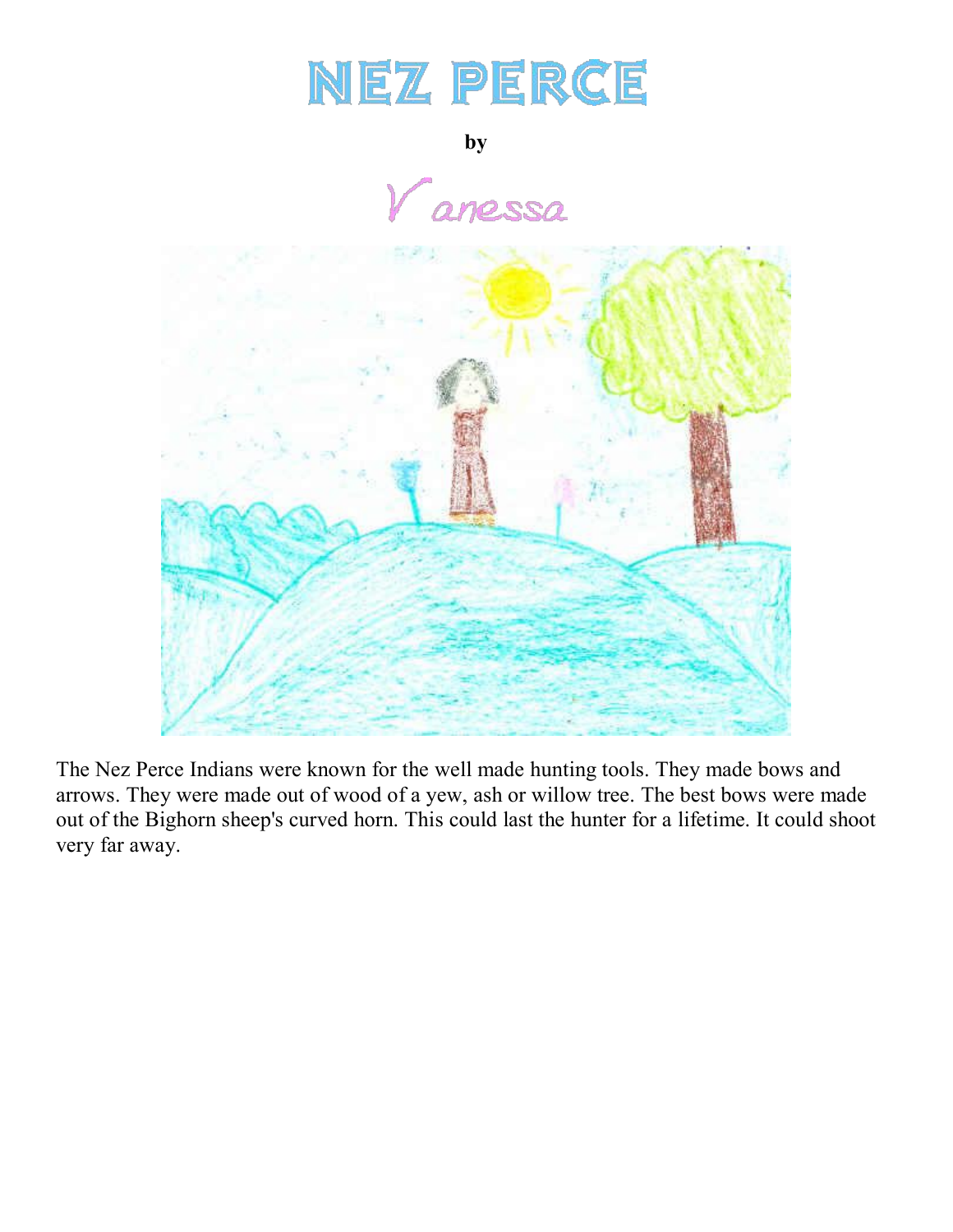

The Nez Perce had no real religion. They worshipped the land instead. They thought the earth was as mother who gave them what they needed to live.They believed they were brothers to the animals, trees rocks and anything that was nature.



They also believed in people called Shamans. They could control the weather and give good health or bad health.